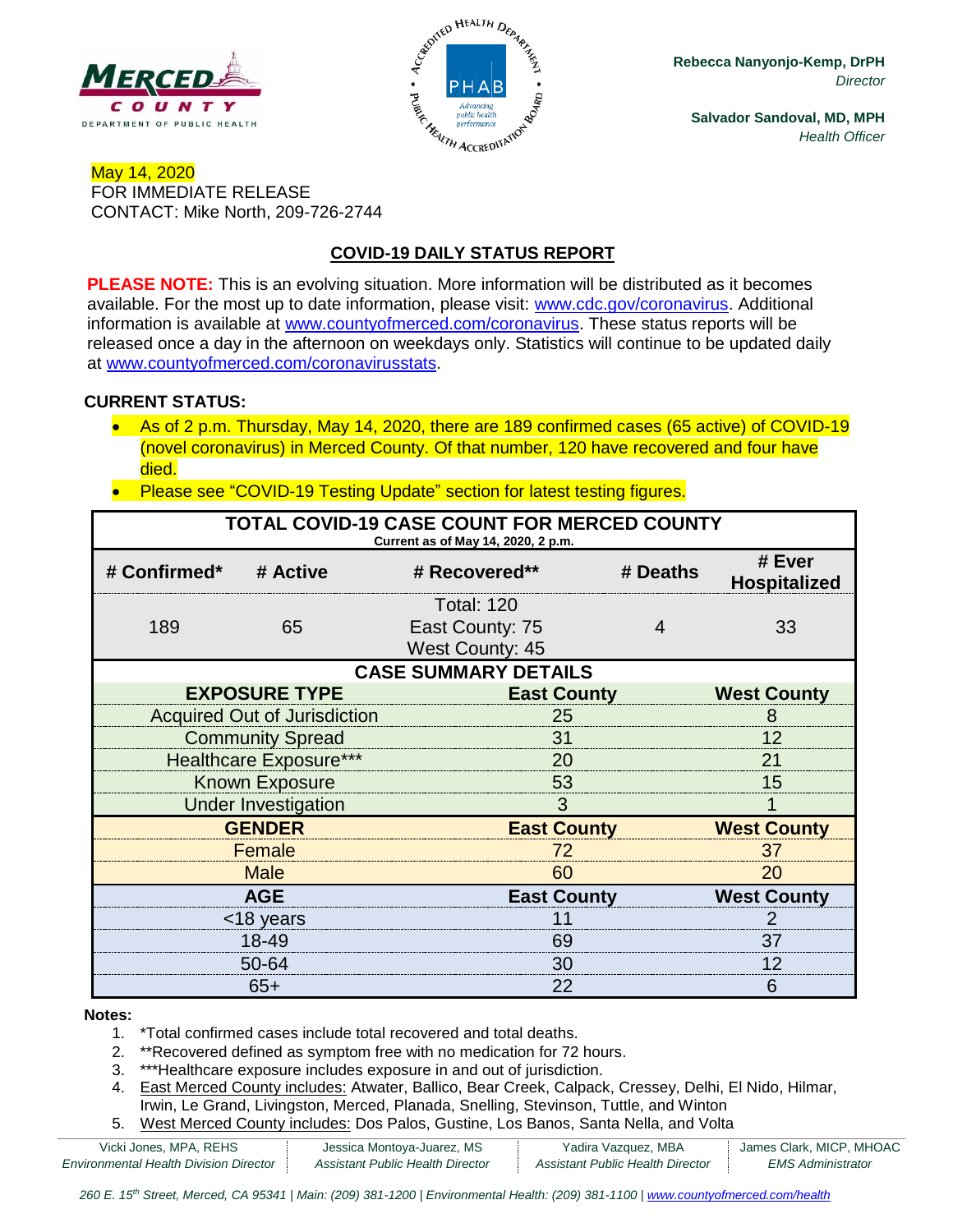

*Note: \*Only communities with five or more cases are reported in this graph. The figures in the top chart on this page represent confirmed cases, which includes active cases, recoveries, and deaths.*



- Based on information provided by individuals who test positive, Public Health staff will continue to assess risks of exposure and contact any affected individuals.
- Due to privacy laws, the Public Health Department cannot release identifying information related to positive cases.
- In California, there are 73,224 confirmed cases and 2,977 deaths.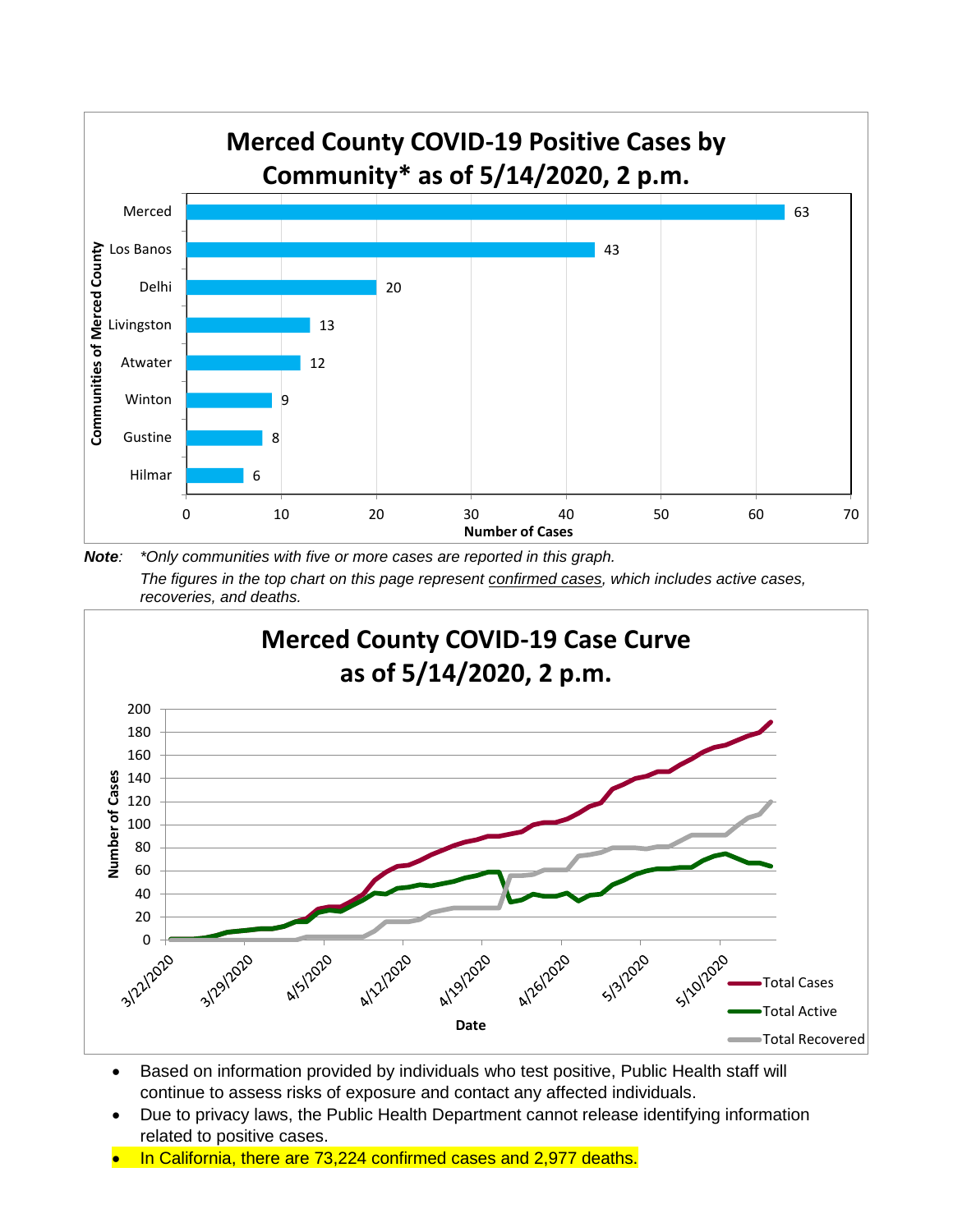## **RECENT ACTIVITIES & UPDATES:**

- Merced County Public Health continues to coordinate with federal, state and local partners to further prepare us for future impacts. This includes working with the California Department of Public Health and the Centers for Disease Control and Prevention to monitor COVID-19.
- In coordination with the Merced County Office of Emergency Services, situational status calls continued this week with local government agencies, schools, and healthcare professionals in our community.
- The Merced County Department of Public Health provided a COVID-19 update to the Board of Supervisors during its regular meeting on Tuesday, May 12. That update can be viewed here:<https://mercedcountyca.new.swagit.com/videos/61790?ts=384>
- The Merced County Office of Emergency Services and Merced County Department of Public Health proclaimed a local and public health emergency March 13 in order to help address the outbreak. The Board of Supervisors ratified those actions during a March 16 special meeting.
- On March 19, Governor Gavin Newsom announced Executive Order N-33-20, asking California residents to stay at home. On March 20, Merced County's Health Officer also issued an Order directing County residents to remain in their places of residence except to perform or receive essential services.
- The Merced County Public Health Department Operations Center was activated Jan. 27, 2020 (109 days) in order to prepare for COVID-19 in and around our community. The Merced County Emergency Operations Center and Human Services Agency Department Operations Center are also currently active.

#### **COVID-19 TESTING UPDATE:**

- A total of 3,998 tests have been performed in Merced County: 3,746 negatives, 189 positives, and 63 still pending. These figures include testing through both the commercial and public health lab systems.
- COVID-19 Testing Available for All Merced County Residents:
	- o Merced County Fairgrounds: 900 Martin Luther King Jr. Way, Merced
	- o 7 a.m. to 7 p.m. Monday—Friday
	- o Register at [www.lhi.care/covidtesting](http://www.lhi.care/covidtesting) or by calling 1-888-634-1123
	- o Due to expected high demand, testing availability is by appointment only in order to prevent unnecessarily-long wait times for clients. Walk-ins will not be accepted at this time.
- Within the public health system, every person who has met CDC criteria for severe disease within Merced County has been tested.
- Public Health is actively identifying other methods to enhance testing capability for providers throughout the community and increase testing county-wide. We will continue to be notified should positive tests come through either system (public health or commercial).
- In late March, Merced County opened two "mobile specimen collection sites" for COVID-19 in order to streamline testing capabilities. Initially, there will be two collection days per week, one on the westside of the County, and one on the eastside of the County. Each site will remain open for four hours per day. Additional hours per day and days per week may become more frequent if supply and personnel availability increase.
	- o **PLEASE NOTE**: Use of these mobile specimen collection sites are by appointment only, and you must have a prescription from a physician and prior approval from the Merced County Department of Public Health. If you do not have a provider and have symptoms call 209-381-1180 for a phone consultation. Anyone without prior approval will not be tested. Locations will be provided to clients once appointments are made. Call 209-381-1180 for more information.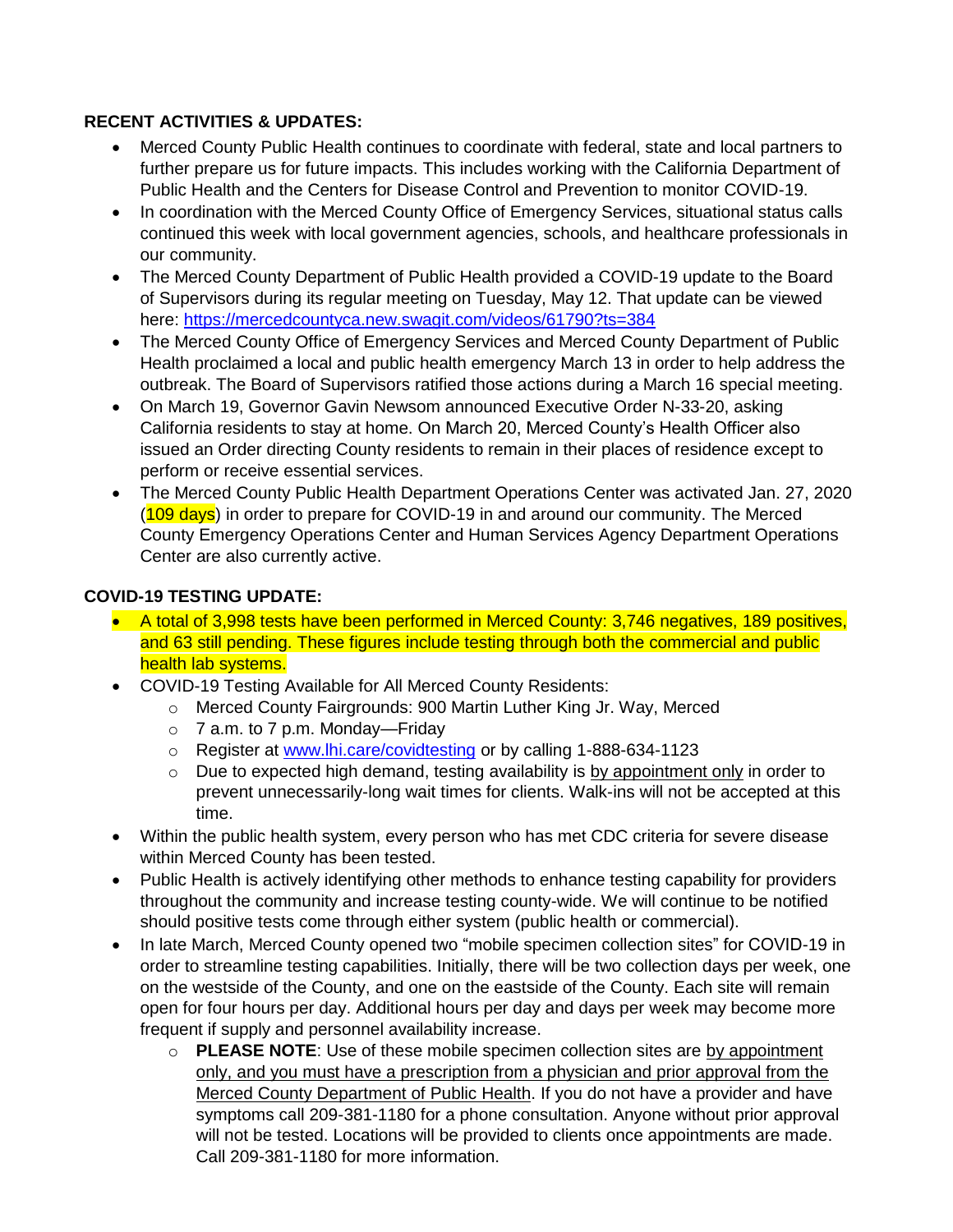## **COVID-19 SYMPTOMS AND PRECAUTIONS:**

- Coronavirus symptoms include: mild to severe respiratory illness, fever, cough, difficulty breathing, chills, repeated shaking with chills, muscle pain, headache, sore throat, and loss of taste or smell. If symptoms develop, individuals should stay at home to limit exposure to others.
- Anyone who has had contact with a person with possible COVID-19 infection and has the above symptoms should call his/her local health department/health care provider immediately.
- Do not go to your provider's office without calling ahead. Do not call 911 for suspected COVID-19 unless you are having a medical emergency.
- During the flu season, there are steps you can take to protect your health and the health of those around you:
	- o Wash your hands regularly with soap and water for 20 seconds.
	- o Avoid touching your eyes, nose, or mouth with unwashed hands.
	- o Avoid close contact with people who are sick.
	- $\circ$  Stay away from work, school or other people if you become sick with respiratory symptoms such as fever and cough.
	- $\circ$  Cover sneezes or coughs with a tissue, then throw the tissue in the trash.

# **ADDITIONAL RESOURCES:**

- **Sign up for COVID-19 alerts: [www.countyofmerced.com/coronavirus](http://www.countyofmerced.com/coronavirus)**
- Merced County Public Health COVID-19 **Information Webpage**:
	- o [www.countyofmerced.com/coronavirus](http://www.countyofmerced.com/coronavirus)
- Merced County Public Health **Information Line**:
	- o 209-381-1180 (English, Spanish, and Hmong. Live reps. available 8 a.m. to 5 p.m.)
- **Email** COVID-19-specific questions to Merced County Public Health:
	- o COVID19@countyofmerced.com.
- Updated **CDC Information**:
	- o <https://www.cdc.gov/coronavirus/2019-ncov/whats-new-all.html>
- CDC **Resources for Households**:
	- o <https://www.cdc.gov/coronavirus/2019-ncov/community/home/index.html>
- How to **talk to your kids** about the coronavirus:
	- o <https://www.pbs.org/parents/thrive/how-to-talk-to-your-kids-about-coronavirus>
- Guidance for **Businesses and Employers**:
	- o <https://bit.ly/2IH2G2u>
	- o [www.covid19.ca.gov](http://www.covid19.ca.gov/)
- Report **Price Gouging**:
	- o <http://www.countyofmerced.com/3381/Price-Gouging>
- Report **Consumer Fraud**:
	- o [www.countyofmerced.com/2322/Consumer-Fraud](http://www.countyofmerced.com/2322/Consumer-Fraud)
- Report **non-essential business activity** and large group gatherings that violate the Stay-at-Home Order:
	- $\circ$  Hotline: 209-381-1100 (8 a.m. to 5 p.m. Monday-Friday)
	- o Email: [COVIDcomplaint@countyofmerced.com](mailto:COVIDcomplaint@countyofmerced.com)
- **Free Virtual Care** options through Dignity Health for those with COVID-19 symptoms:
	- o Patients can receive a free Virtual Care Anywhere visit if they are experiencing COVID-19 symptoms. Symptoms can include fever, cough, or shortness of breath.
	- o To access a free virtual urgent care visit, visit [www.dignityhealth.org/virtualcareanywhere,](http://www.dignityhealth.org/virtualcareanywhere) download the Virtual Care Anywhere app